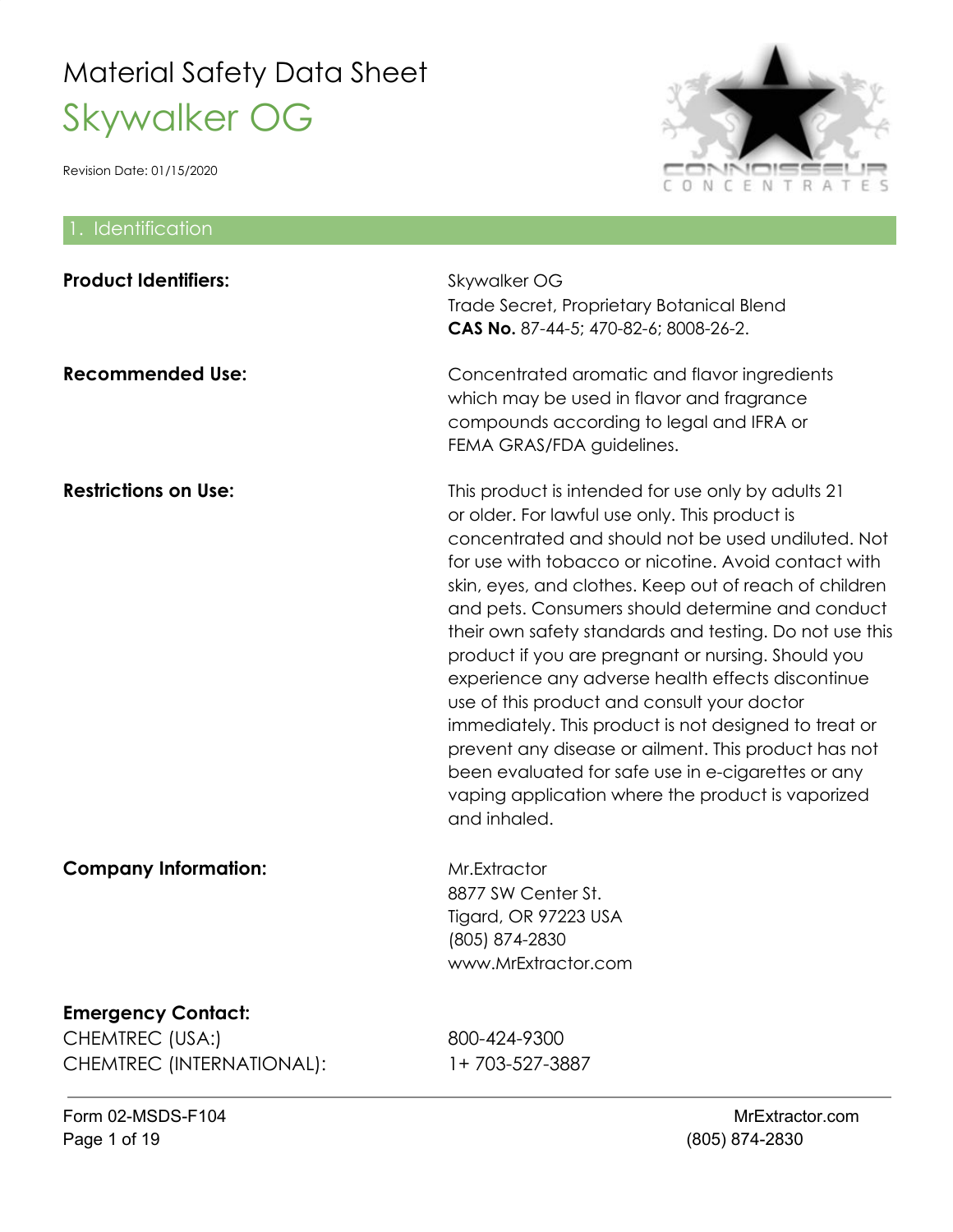Revision Date: 01/15/2020

#### 2. Hazard Information



#### **GHS Label Elements:**



**Signal Word:** Danger

Hazard Statement: Flammable liquid and vapor. May be harmful if swallowed. May be fatal if swallowed and enters the airways. Causes skin irritation. Causes skin and eye irritation. May cause an allergic skin reaction. Causes serious eye irritation. Very toxic to aquatic life. Very toxic to aquatic life with long lasting effects.

# **Precautionary Statement:**

**Prevention:** Keep away from heat, hot surfaces, sparks, open flames and

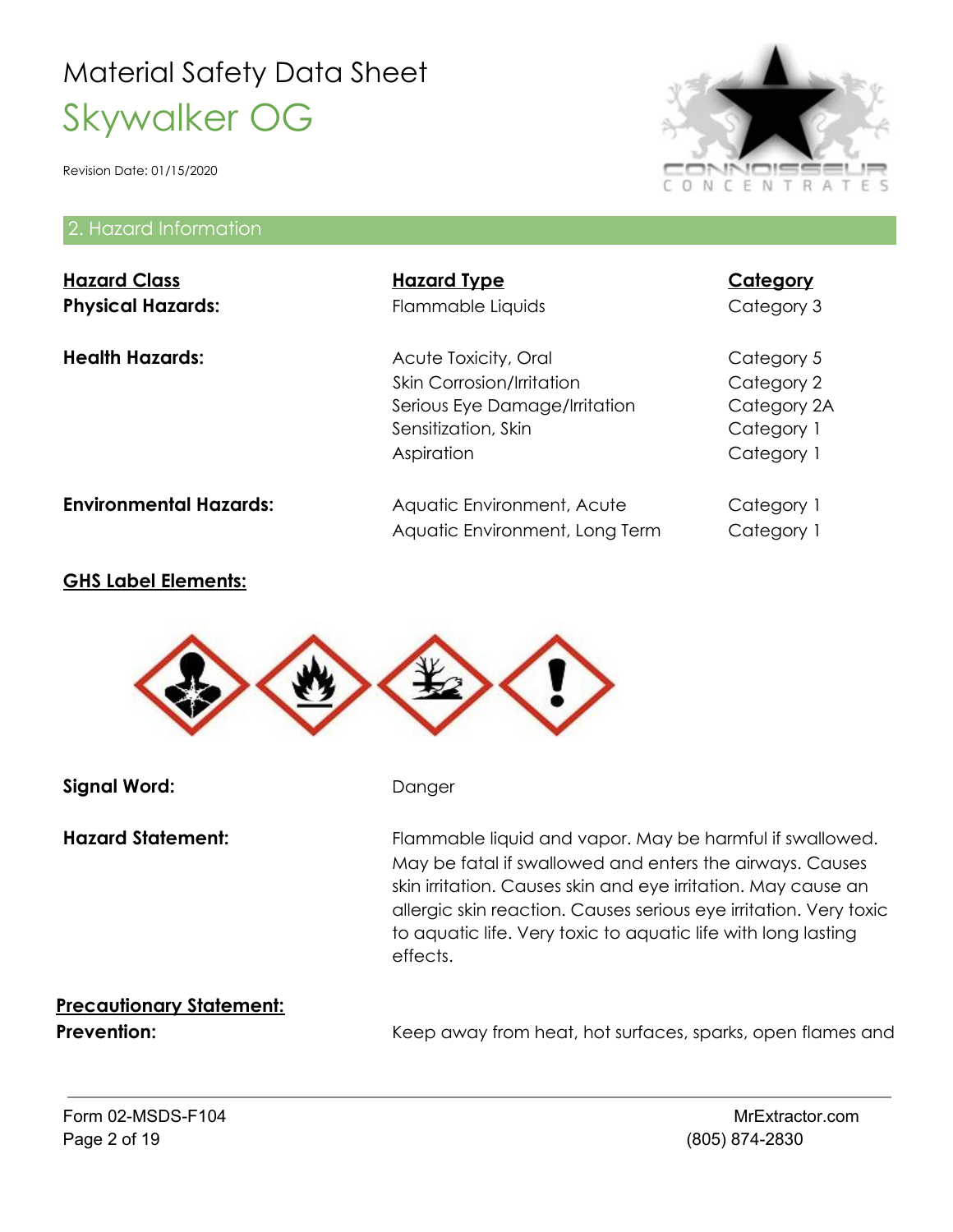Revision Date: 01/15/2020



other ignition sources. No Smoking. Keep the container tightly closed. Ground and bond container and receiving

equipment. Use explosion-proof

electrical/ventilating/lighting equipment. Use non-sparking tools. Take action to prevent static discharges. Avoid breathing mist or vapor. Wash thoroughly after handling. Contaminated work clothing should not be allowed out of the workplace. Avoid release to the environment. Wear protective gloves/protective clothing/eye protection/face protection.

**Response: IF SWALLOWED: Immediately call a POISON CENTER/doctor.** Do NOT induce vomiting. If ON SKIN (or hair): Take off immediately all contaminated clothing. Rinse skin with water. IF IN EYES: Rinse cautiously with water for several minutes. Remove contact lenses, if present and easy to do. Continue sinsing. Call a POISON CENTER/doctor if you feel unwell. If skin irritation or rash occurs: Get medical advice/attention. If eye irritation persists: Get medical advice/attention. Take off contaminated clothing and wash it before reuse. In case of fire: Use appropriate media to extinguish. Collect spillage. **Storage:** Store in a well-ventilated place. Keep cool. Store locked up. **Disposal:** Dispose of contents/container in accordance with local/regional/national/international regulations.

**Hazard(s) not Otherwise Classified (HNOC):** None known.

**Supplemental Information:** 100% of the mixture consists of component(s) of unknown acute inhalation toxicity.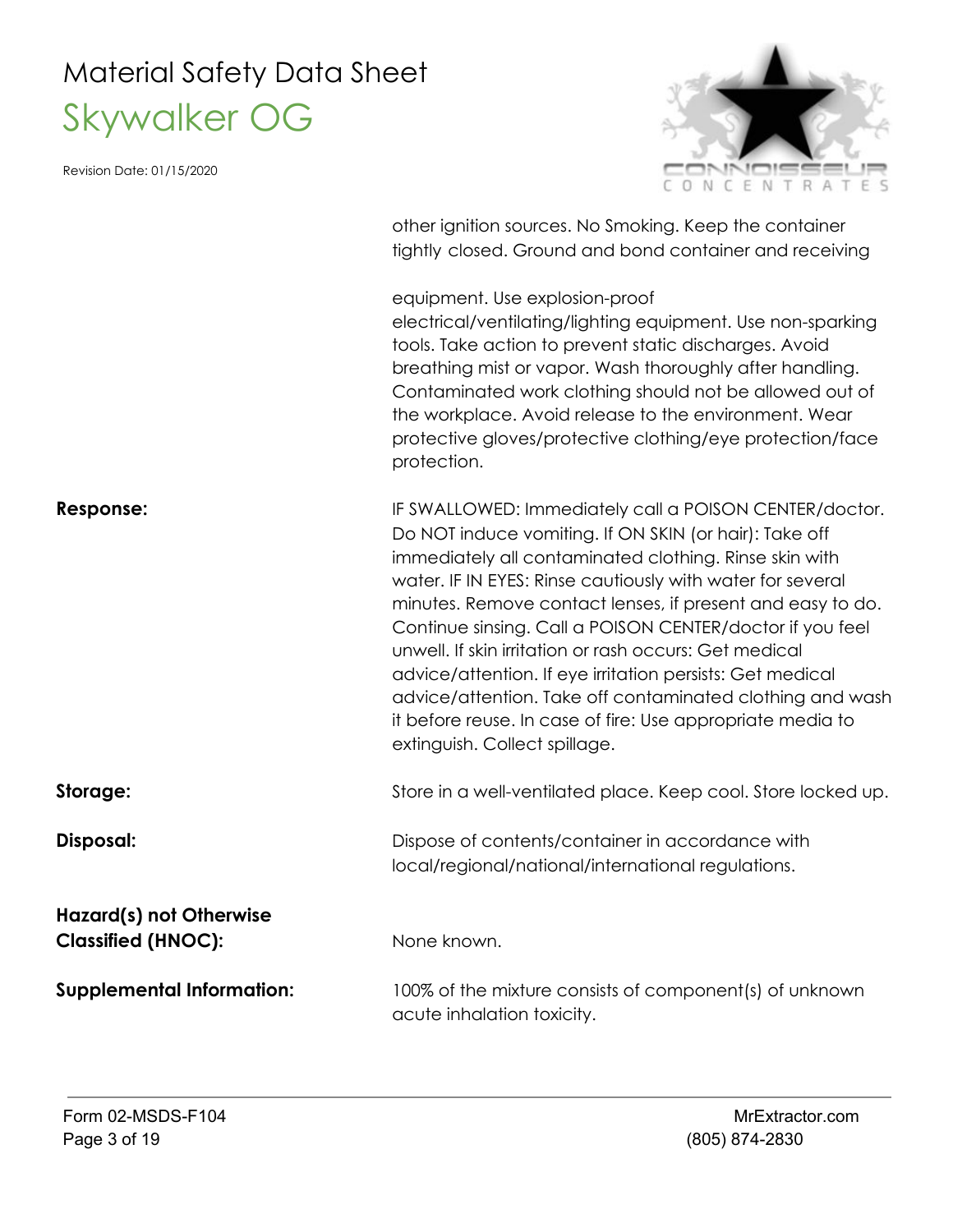Revision Date: 01/15/2020



#### 3. Composition / Information on Ingredients

| <b>Chemical Name:</b><br><b>B-Caryophyllene</b> | <b>Batch No.</b><br>100484 | CAS No.<br>$87 - 44 - 5$ |
|-------------------------------------------------|----------------------------|--------------------------|
| D-I imonene                                     | 70388IK                    | 470-82-6                 |
| Linalool                                        | 18921A                     | 78-70-6                  |
| Myrcene                                         | M2576                      | 123-35-3                 |
| Bisabolol                                       | 1404IA                     | 515-69-5                 |

**\*This product may contain other natural and artificial ingredients.**

**\*\*Specific chemical identities and/or its exact percentages in use have been withheld as a trade secret.**

| 4. First Aid Measures |                                                                                                                                                                                                                         |
|-----------------------|-------------------------------------------------------------------------------------------------------------------------------------------------------------------------------------------------------------------------|
| Inhalation:           | If breathing is difficult, remove to fresh air and keep at<br>rest in a position comfortable for breathing. For<br>breathing difficulties, oxygen may be necessary. Call a<br>physician if symptoms develop or persist. |
| Skin:                 | If contact is made with the skin immediately take off all I<br>contaminated clothing. Wash skin thoroughly with soap and<br>water for several minutes. Get medical attention if irritation<br>develops and persists.    |
| <b>Eye Contact:</b>   | Remove contact lenses if present and easy to do. Promptly<br>wash eyes with plenty of water while lifting the eyelids. Get<br>medical attention if irritation develops or persists.                                     |
| Ingestion:            | Call a physician or poison control immediately. If swallowed,                                                                                                                                                           |
| Form 02-MSDS-F104     | MrExtractor.com                                                                                                                                                                                                         |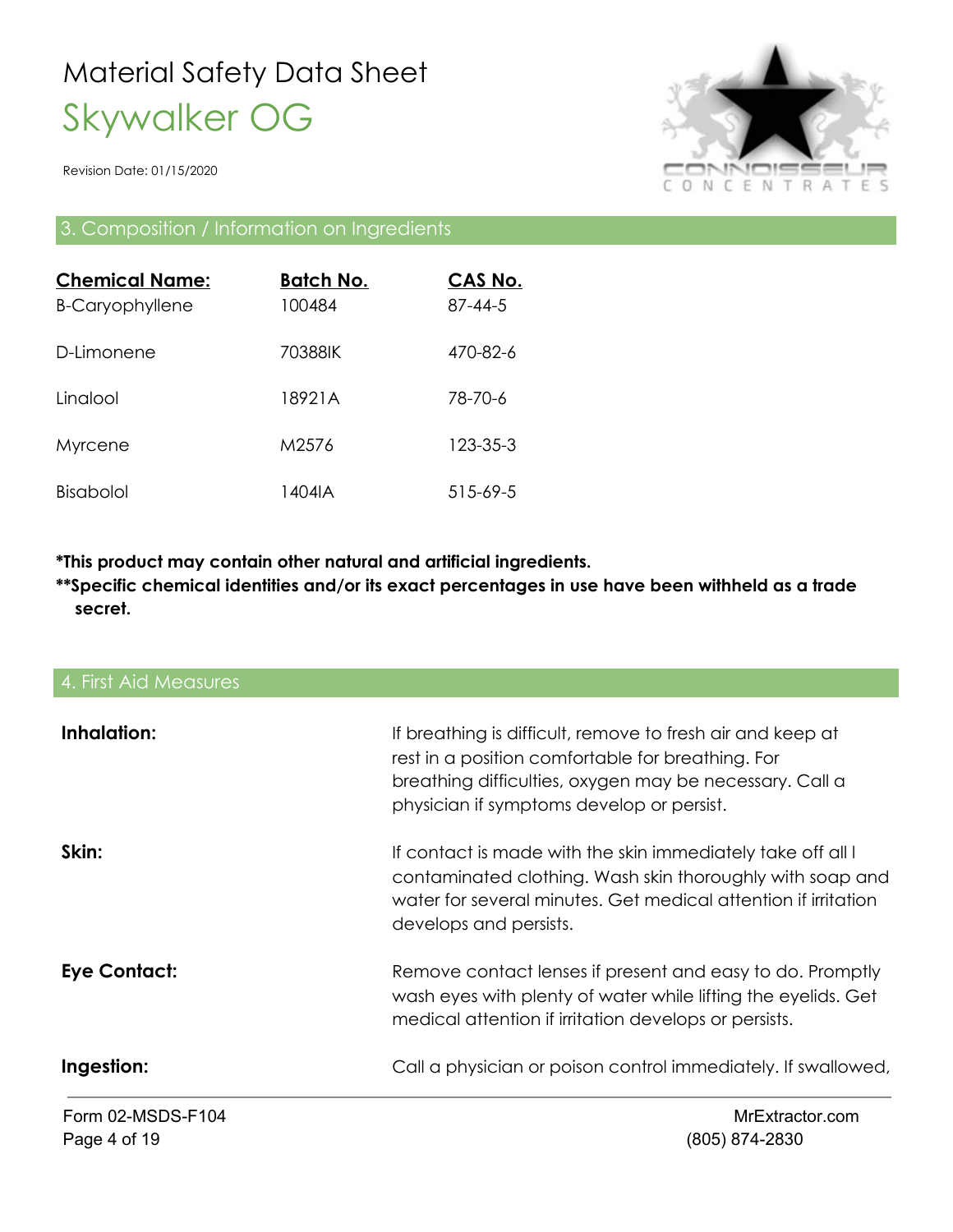Revision Date: 01/15/2020



rinse your mouth with water (only if the person is conscious). Do not induce vomiting. If vomiting occurs the head should be kept low so that stomach vomit doesn't enter the lungs.

**Most Important Symptoms /** Aspiration may cause pulmonary edema and pneumonitis. **Effects, Acute and Delayed:** Severe eye irritation. Symptoms may include stinging, tearing, redness, swelling, and blurred vision. Skin irritation. May cause redness and pain. May cause an allergic skin reaction. Dermatitis. Rash.

**General Advice:** Ensure that medical personnel are aware of the material(s) involved, and take precautions to protect themselves. Show this safety data sheet to the doctor in attendance.

| 5. Fire Fighting Measures                                                       |                                                                                                                                                                                                                                                                   |
|---------------------------------------------------------------------------------|-------------------------------------------------------------------------------------------------------------------------------------------------------------------------------------------------------------------------------------------------------------------|
| <b>Suitable Extinguishing Media:</b>                                            | Water spray, fog, CO2, dry chemical, or alcohol resistant<br>foam.                                                                                                                                                                                                |
| <b>Unsuitable Extinguishing</b><br><b>Media:</b>                                | Do not use a solid water stream as it may scatter and spread<br>fire.                                                                                                                                                                                             |
| <b>Specific Hazards Arising</b><br><b>From the Chemical:</b>                    | Fire may produce irritating, corrosive, and/or toxic gases.                                                                                                                                                                                                       |
| <b>Special Protective Equipment</b><br><b>And Precautions for Firefighters:</b> | Call a physician or poison control center immediately. If<br>swallowed, rinse mouth with water (only if the person<br>is conscious). Do not induce vomiting. If vomiting occurs, the<br>head should be kept low so that stomach vomit doesn't<br>enter the lungs. |
| <b>Firefighting Equipment /</b><br>Instructions:                                | In case of a fire and/or explosion do not breathe fumes. Use<br>standard firefighting procedures and consider the hazards of                                                                                                                                      |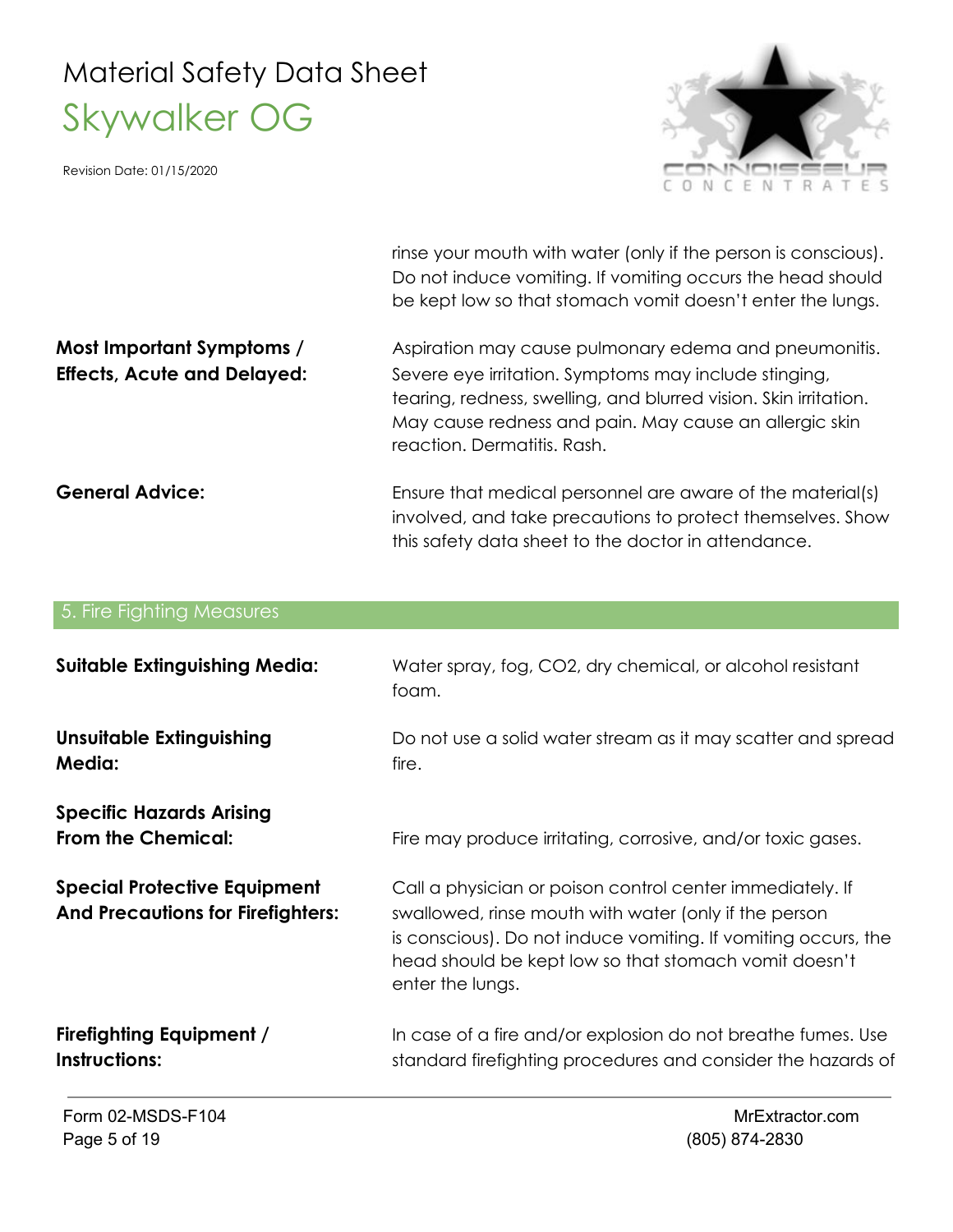Revision Date: 01/15/2020



other involved materials. Move containers from the fire area if you can do so without risk. Water runoff can cause environmental damage. Ventilate closed spaces before entering them. Keep run-off water out of sewers and water sources. Dike for water control.

#### **Specific Methods:** Use water spray to cool unopened containers.

**General Fire Hazards:** Static charges generated by emptying package in or near flammable vapor may cause flash fire.

#### 6. Accidental Release Measures

| <b>Personal Precautions,</b><br><b>Protective Equipment and</b><br><b>Emergency Procedures:</b> | Keep unnecessary personnel away. Avoid contact with skin<br>or inhalation of spillage, dust, or vapor. Do not touch<br>damaged containers of spilled material unless wearing<br>appropriate protective clothing. Ventilate closed spaces<br>before entering them. Eliminate all sources of ignition.                                                                                                                                                                                                                                                                                                                                                                                                                                                                                                                                                      |
|-------------------------------------------------------------------------------------------------|-----------------------------------------------------------------------------------------------------------------------------------------------------------------------------------------------------------------------------------------------------------------------------------------------------------------------------------------------------------------------------------------------------------------------------------------------------------------------------------------------------------------------------------------------------------------------------------------------------------------------------------------------------------------------------------------------------------------------------------------------------------------------------------------------------------------------------------------------------------|
| <b>Methods and Materials for</b><br><b>Containment and Cleaning Up:</b>                         | Eliminate all ignition sources (no smoking, flares, sparks, or<br>flames in immediate area). Stop the flow of material, if this is<br>without risk. Dike the spilled material, where this is possible.<br>Absorb with inert absorbent such as dry clay, sand, or<br>diatomaceous earth, commercial sorbents, or recover using<br>pumps. The product is immiscible with water and will spread<br>on the water surface. Large spills: stop the flow of material, if<br>this is without risk. Dike the spilled material, where this is<br>possible. Cover with plastic sheet to prevent spreading.<br>Prevent products from entering drains. Absorb in vermiculite,<br>dry sand, or earth and place it into containers. Small spills:<br>Wipe up with absorbent material (e.g. cloth, fleece). Clean<br>surface thoroughly to remove residual contamination. |
|                                                                                                 | Never return spills in original containers for re-use. This<br>material and it's container must be disposed of as hazardous                                                                                                                                                                                                                                                                                                                                                                                                                                                                                                                                                                                                                                                                                                                               |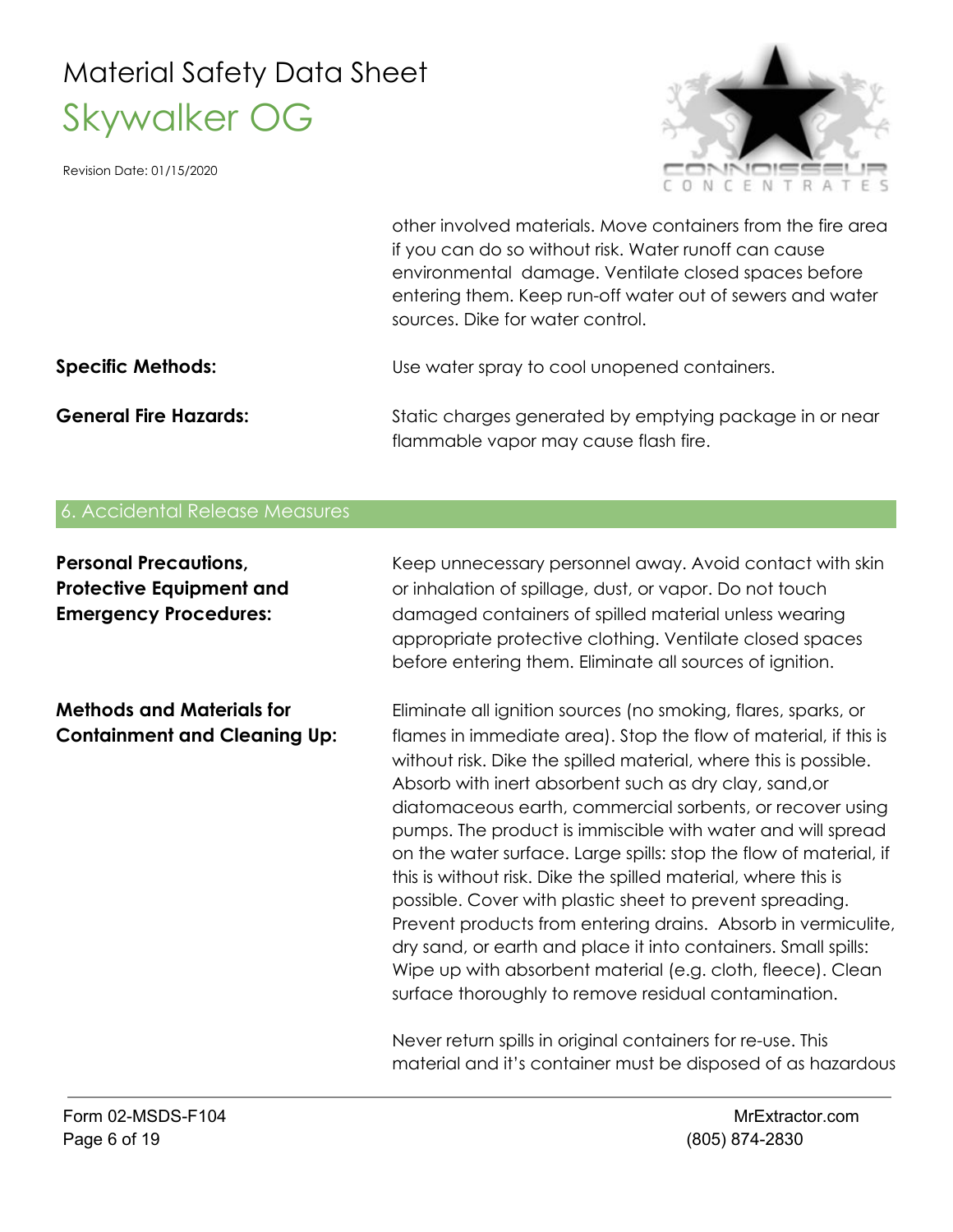Revision Date: 01/15/2020



waste. Collect and dispose of spillage as indicated in section 13 of the SDS.

**Environmental Precautions:** Prevent further leakage or spillage if safe to do so. Do not contaminate water. Avoid release to the environment.

> Retain and dispose of contaminated wash water. Contact local authorities in case of spillage to drain/aquatic environment.

#### 7. Handling and Storage

| <b>Precautions for Safe</b><br>Handling: | Do not handle or store near an open flame, heat, or other<br>source of ignition. Take precautionary measures against<br>static discharges. All equipment used when handling the<br>products must be grounded. Avoid breathing vapor. Avoid<br>contact with the eyes, skin, and clothing. Avoid prolonged<br>exposure. Wash thoroughly after handling. |
|------------------------------------------|-------------------------------------------------------------------------------------------------------------------------------------------------------------------------------------------------------------------------------------------------------------------------------------------------------------------------------------------------------|
| <b>Conditions for Safe Storage,</b>      | Keep the container closed. Handle containers with care.                                                                                                                                                                                                                                                                                               |
| Including any Incompatibilities:         | Open slowly in order to control possible pressure release.                                                                                                                                                                                                                                                                                            |
|                                          | Store in a cool, well-ventilated area.                                                                                                                                                                                                                                                                                                                |

#### 8. Exposure Control / Personal Protection

#### **Occupational Exposure Limits & US. ACGIH Threshold Limit Values:**

**Material:** Specific chemical identities and/or exact percentage (concentration) of composition has been withheld as a trade secret.

**Type:** TWA

Form 02-MSDS-F104 MrExtractor.com Page 7 of 19 (805) 874-2830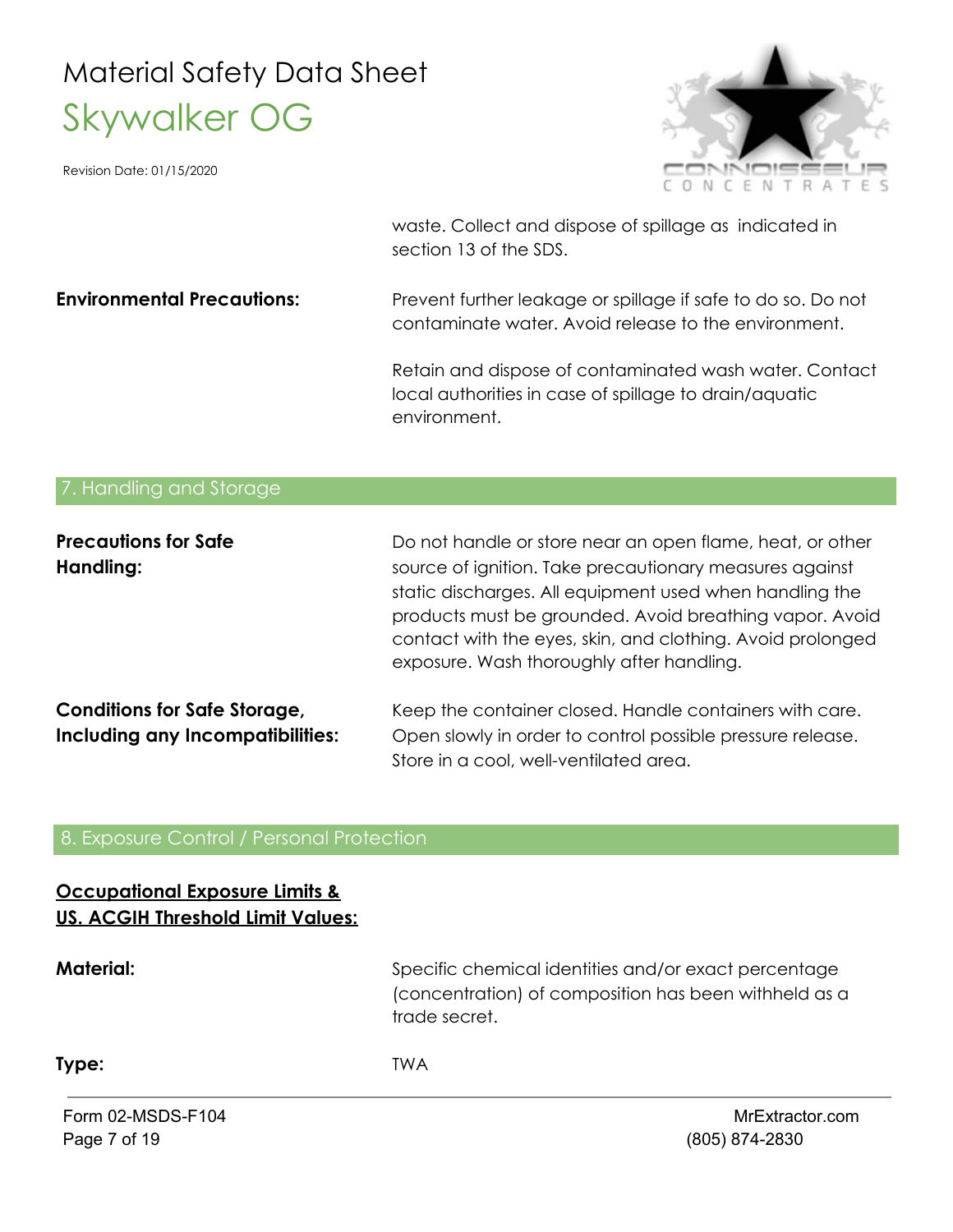Revision Date: 01/15/2020

# F N R

**Value:** 20 ppm

**Biological Limit Values:** No biological exposure limits noted for the ingredient(s). **Appropriate Engineering** Use explosion proof ventilation equipment to stay below **Controls:** exposure limits. Good general ventilation (typically 10 air changes per hour) should be used. Ventilation rates should

> be matched to conditions. If applicable, use process enclosures, local exhaust ventilation, or other engineering controls to maintain airborne levels below recommended exposure limits. If exposure limits have not been established, maintain airborne levels to an acceptable level. Adequate ventilation should be provided so that exposure limits are not exceeded.

# **Individual Protection Measures,**

**Such as Personal Protective** Eye / Face protection wear safety glasses with side shields **Equipment:**  $\qquad \qquad \qquad$  (or goggles). Face shield is recommended.

**Skin Protection / Hand**

**Protection:** Chemical resistant gloves.

**Other:** Commended. Use of an impervious apron is recommended.

**Respiratory Protection:** Respiratory protection not required. If ventilation is insufficient, suitable respiratory protection must be provided.

**Thermal Hazards:** Wear appropriate thermal protective clothing, when necessary.

**General Hygiene** When using it, do not smoke. Keep away from food and **Considerations:** drink. Always observe good personal hygiene measures, such as washing after handling the material and before eating, drinking, and/or smoking. Routinely wash work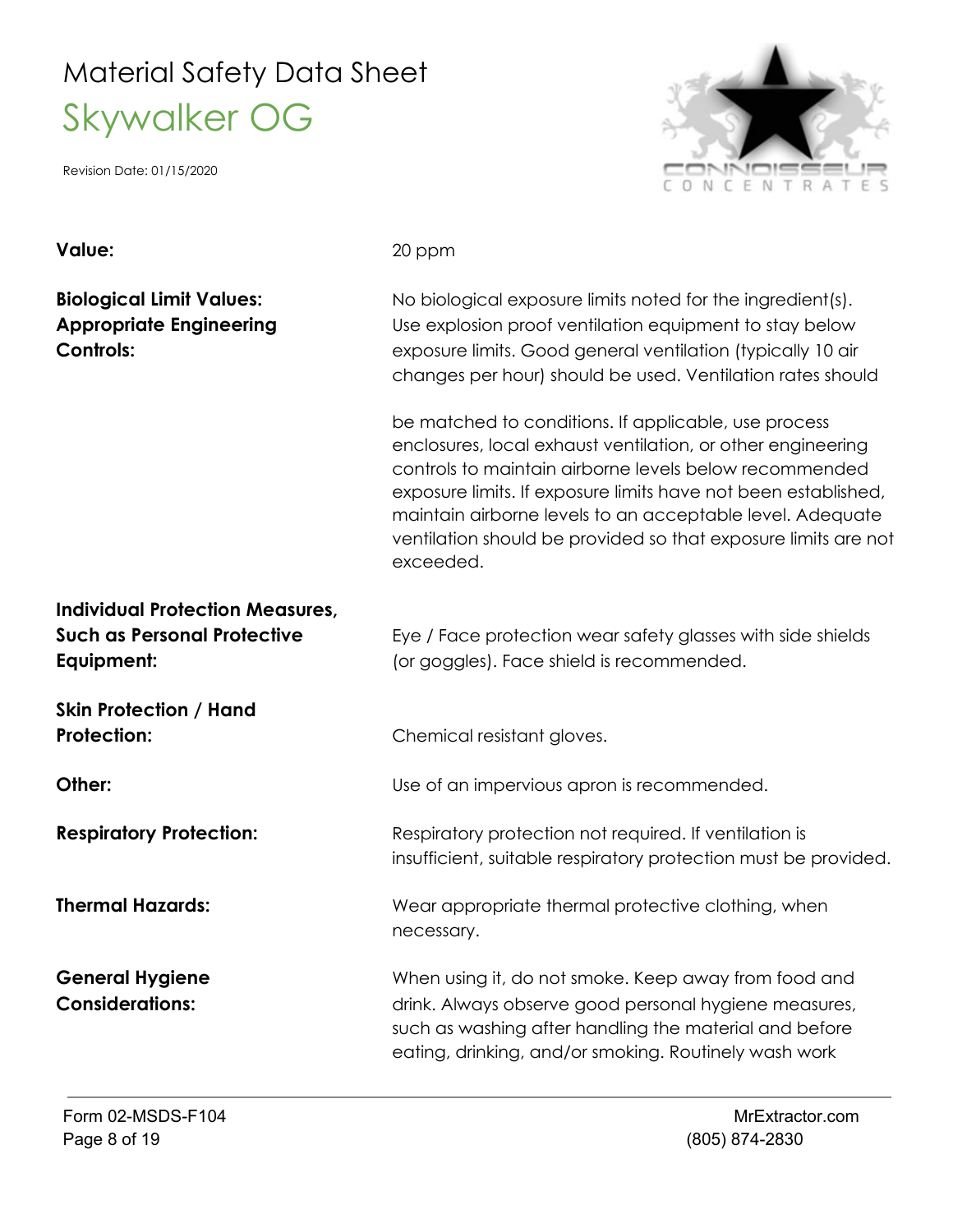Revision Date: 01/15/2020



clothing and protective equipment to remove contaminants. Contaminated work clothing should not be allowed out of the workplace.

#### 9. Physical and Chemical Properties

| Appearance:                          | Liquid                               |
|--------------------------------------|--------------------------------------|
| <b>Physical State:</b>               | Liquid form                          |
| Liquid Color:                        | Colorless to Pale Yellow             |
| Odor:                                | Earth and Wood                       |
| <b>Odor Threshold:</b>               | N/A                                  |
| pH:                                  | N/A                                  |
| <b>Melting Point/Freezing Point:</b> | $-80.5$ °F ( $-62.5$ °C)             |
| <b>Initial Boiling Point and</b>     |                                      |
| <b>Boiling Range:</b>                | 312.8°F (156°C) 101.325 kPa          |
| <b>Flash Point:</b>                  | 90.0°F (32.2°C)                      |
| <b>Closed Cup Evaporation Rate:</b>  | N/A                                  |
| Flammability (solid, gas):           | N/A                                  |
| <b>Upper / Lower Flammability</b>    |                                      |
| <b>Explosion Limits:</b>             | N/A                                  |
| <b>Vapor Pressure:</b>               | 22 - 24 mm Hg at 25°C                |
| <b>Vapor Density:</b>                | 4.7                                  |
| <b>Relative Density:</b>             | N/A                                  |
| Solubility (water):                  | Insoluble Partition                  |
| Coefficient (n-octanol/water):       | 4.83                                 |
| <b>Auto Ignition Temperature:</b>    | 491°F (255°C)                        |
| <b>Decomposition Temperature:</b>    | N/A                                  |
| <b>Viscosity:</b>                    | N/A                                  |
| <b>Other Information:</b>            | Density 0.86 g/cm3 estimated at 20°C |
| <b>Explosive Properties:</b>         | Not explosive                        |
| <b>Flammability Class:</b>           | Flammable                            |
| <b>IC estimated Molecular</b>        |                                      |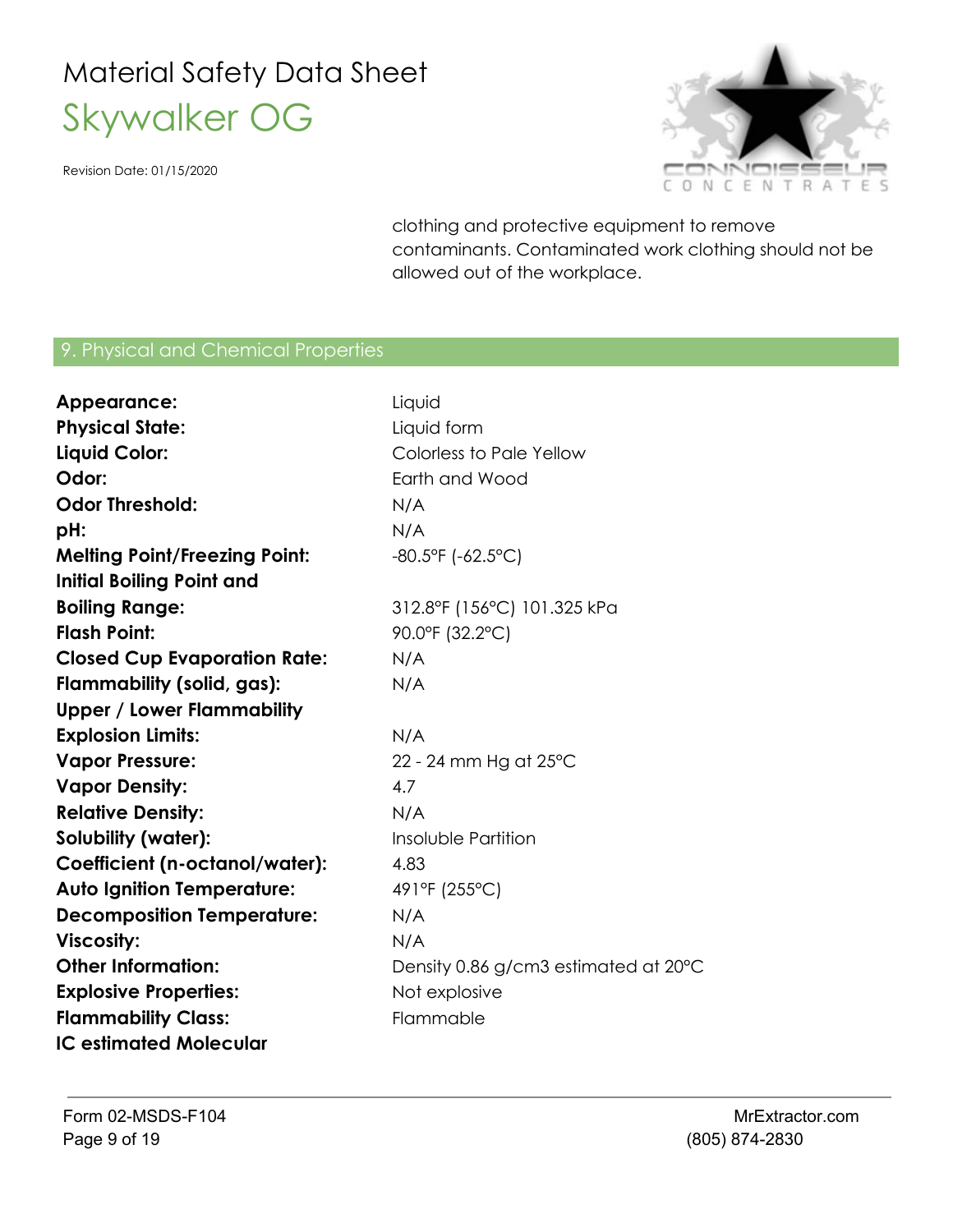Revision Date: 01/15/2020



**Formula:** Formula 04 **Molecular Weight:** Refer to Spec Sheet **Oxidizing Properties:** Not Oxidizing **Specific Gravity:** 0.86 at 25°C

#### 10. Stability and Reactivity

| <b>Reactivity:</b>                                  | This product is stable and non-reactive under normal<br>conditions of use, storage, and transport.            |
|-----------------------------------------------------|---------------------------------------------------------------------------------------------------------------|
| <b>Chemical Stability:</b>                          | Material is stable under normal conditions.                                                                   |
| <b>Possibility of Hazardous</b><br><b>Reaction:</b> | No dangerous reaction under conditions of normal use.                                                         |
| <b>Conditions to Avoid:</b>                         | Avoid heat, sparks, open flames, and other ignition sources.<br>Avoid temperatures exceeding the flash point. |
| <b>Incompatible Materials:</b>                      | Strong oxidizing agents.                                                                                      |
| <b>Hazardous Decomposition</b><br>Products:         | No hazardous decomposition products if stored and<br>handled as indicated:                                    |

#### 11. Toxicological Information

#### **Information on Likely Routes of Exposure:**

| Inhalation:          | Prolonged inhalation may be harmful.                         |
|----------------------|--------------------------------------------------------------|
| Eye Contact:         | Causes mild/serious eye irritation.                          |
| <b>Skin Contact:</b> | Causes skin irritation. May cause an allergic skin reaction. |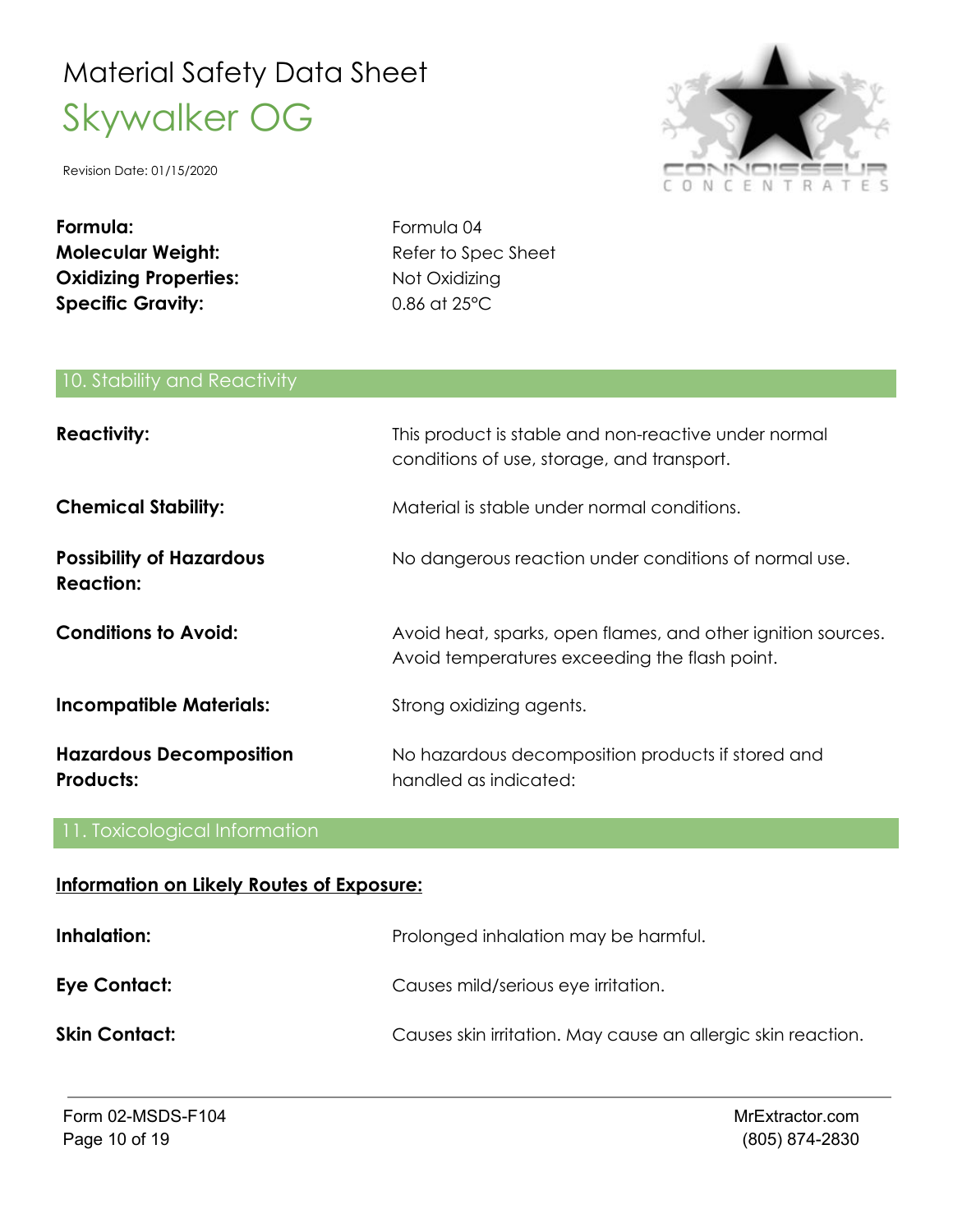Revision Date: 01/15/2020



#### **Ingestion:** May be harmful if swallowed. Droplets of the product aspirated into the lungs through ingestion or vomiting may cause a serious chemical pneumonia. **Symptoms Related to the** Aspiration may cause pulmonary edema and **Physical, Chemical, and** pneumonitis. Severe eye irritation. Symptoms may include **Toxicological Characteristics:** stinging, tearing, redness, swelling, and blurred vision. Skin irritation. May cause redness and pain. May cause an allergic skin reaction. Dermatitis. Rash. **Acute Toxicity:** May be fatal if swallowed and enters the airways. **Product:** Dermal LD50. Species: Rabbit. **Test Results:** >5000 mg/kg. **Skin Corrosion / Irritation:** Causes skin irritation. **Serious Eye Damage / Eye Irritation:** Causes serious eye irritation. **Respiratory or Skin Sensitization Respiratory Sensitization:** Not a respiratory sensitizer. **Skin Sensitization:** May cause an allergic skin reaction. **Germ Cell Mutagenicity:** No data available to indicate product or any components present at greater than 0.1% are mutagenic or genotoxic. **Carcinogenicity:** Not listed.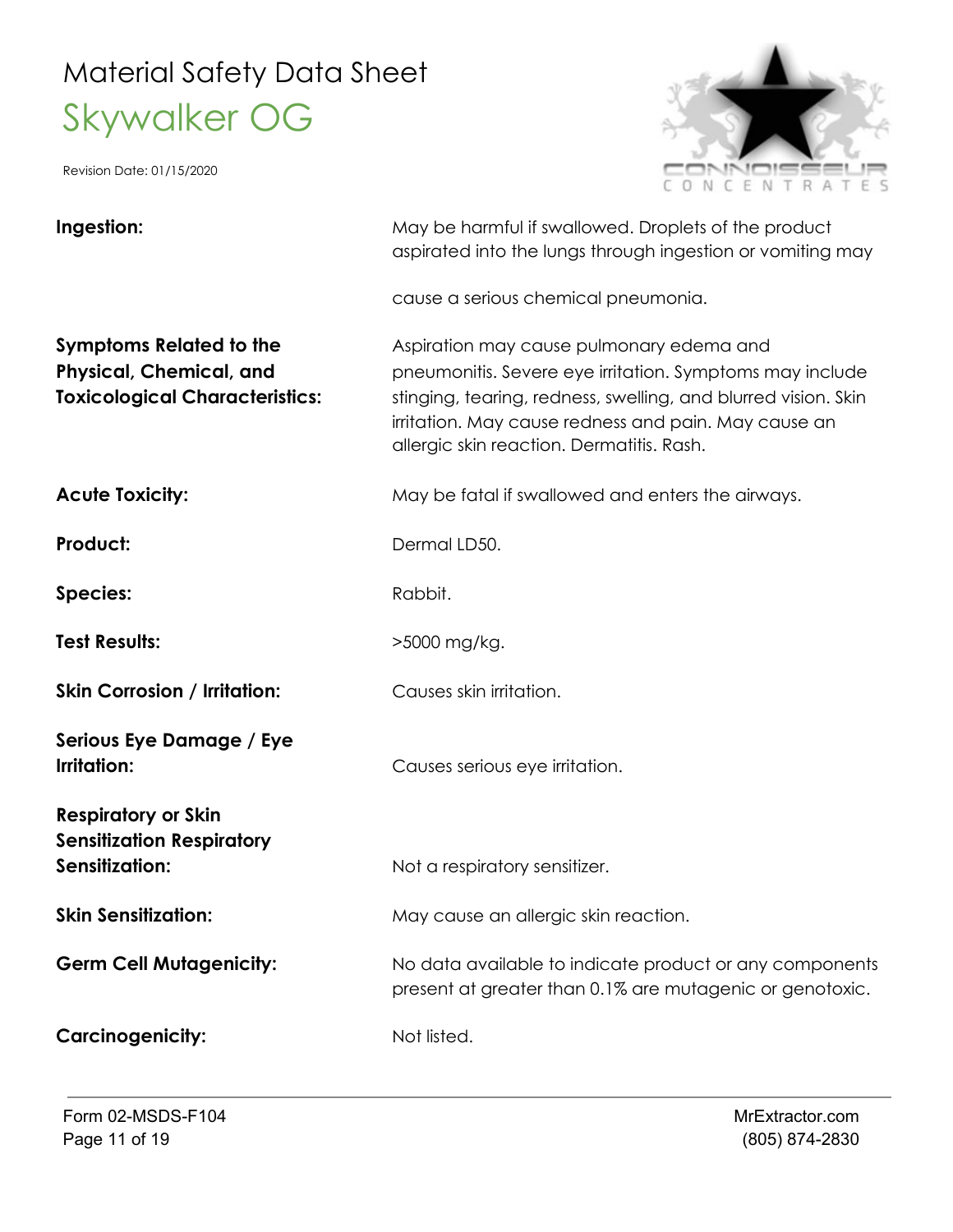Revision Date: 01/15/2020



| <b>IARC Monographs. Overall</b><br><b>Evaluation of Carcinogenicity:</b>               | Not listed.                                                                     |
|----------------------------------------------------------------------------------------|---------------------------------------------------------------------------------|
| <b>OSHA Specifically Regulated</b><br><b>Substances (29 CFR 1910.1001-</b><br>$1052$ : | Not Regulated.                                                                  |
| <b>US National Toxicology</b><br>Program (NTP) Report on<br><b>Carcinogens:</b>        | Not listed.                                                                     |
| <b>Reproductive Toxicity:</b>                                                          | This product is not expected to cause reproductive or<br>developmental effects. |
| <b>Specific Target Organ Toxicity -</b><br><b>Single Exposure:</b>                     | Not classified.                                                                 |
| <b>Aspirational Hazard:</b>                                                            | May be fatal if swallowed and enters the airways.                               |
| <b>Chronic Effects:</b>                                                                | Prolonged inhalation may be harmful.                                            |

# 12. Ecological Information **Ecotoxicity: Interest Act of Act Very toxic to aquatic life with long lasting effects.**

**Aquatic:** Crustacea LC50 Fish LC50. Species: Daphnia magna **Test Results:** 41 mg/l, 48 hours

Aquatic: Fish LC50 **Species:** Fathead minnow (Pimephales promelas) **Test Results:** 0.28 mg/l, 96 hours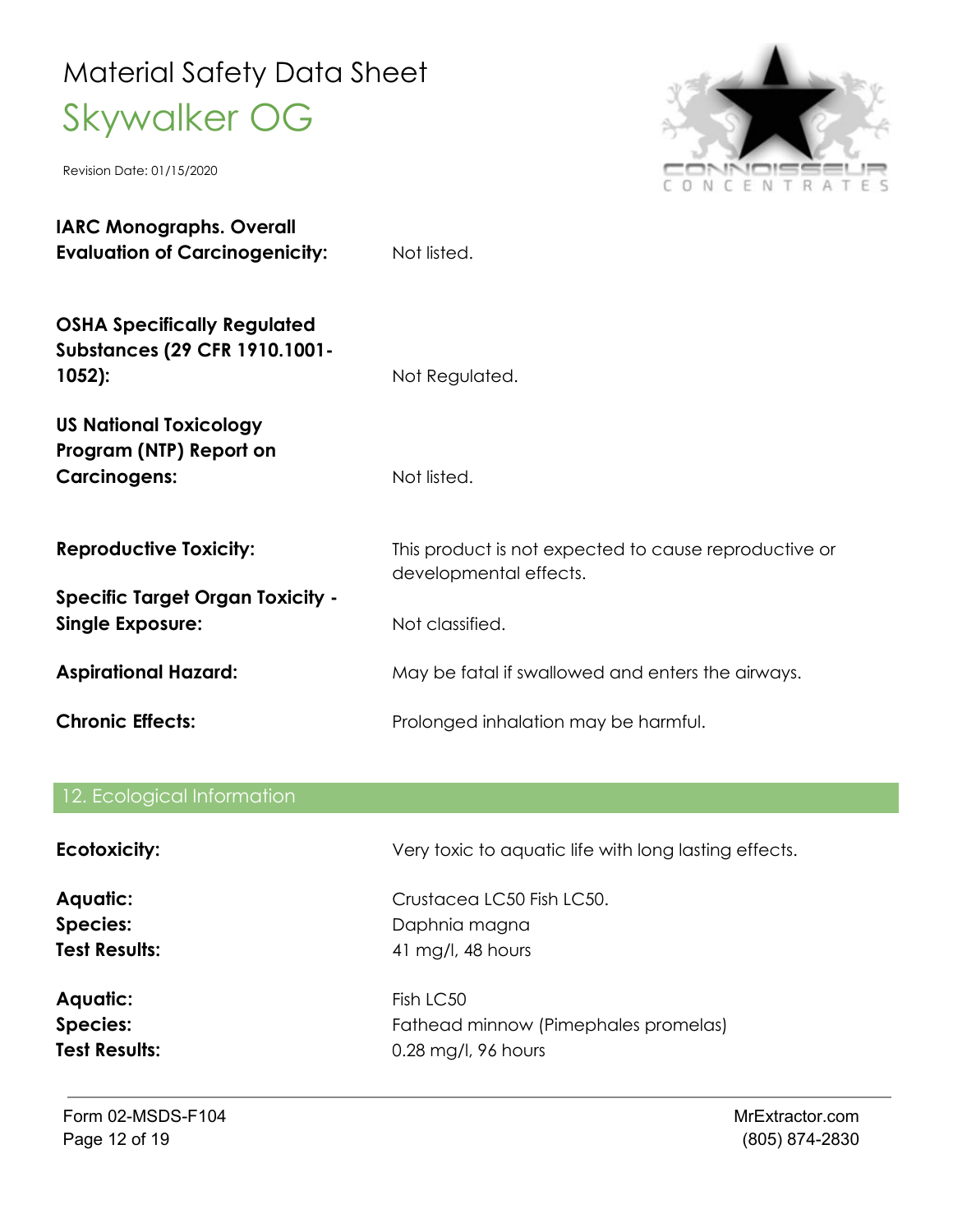

| <b>Persistence and Degradability</b><br><b>Biodegradability:</b> | Biotic. Aerobic Result: Readily biodegradable.                                                                                                                                                   |
|------------------------------------------------------------------|--------------------------------------------------------------------------------------------------------------------------------------------------------------------------------------------------|
| <b>Bioaccumulative Potential:</b>                                | Partition coefficient n-octanol / water (log Kow) 4.83.                                                                                                                                          |
| Mobility in Soil:                                                | No data available.                                                                                                                                                                               |
| <b>Other Adverse Effects:</b>                                    | No other adverse environmental effects (e.g. ozone<br>depletion, photochemical ozone creation potential,<br>endocrine disruption, global warming potential) are<br>expected from this component. |

| <b>13. Disposal Considerations</b>                      |                                                                                                                                                                                                                                                                                                                                 |
|---------------------------------------------------------|---------------------------------------------------------------------------------------------------------------------------------------------------------------------------------------------------------------------------------------------------------------------------------------------------------------------------------|
| <b>Disposal Instructions:</b>                           | Do not discharge into drains, water courses or onto the<br>ground. Do not allow this material to drain into sewers/water<br>supplies. Do not contaminate ponds, waterways, or ditches<br>with chemical or used containers. Dispose of<br>contents/container in accordance with<br>local/regional/national/international groups. |
| <b>Local Disposal Regulations:</b>                      | Dispose in accordance with all applicable regulations.                                                                                                                                                                                                                                                                          |
| <b>Hazardous Waste Code:</b>                            | Not established.                                                                                                                                                                                                                                                                                                                |
| <b>Waste from Residues / Unused</b><br><b>Products:</b> | Empty containers or liners may retain some product residues.<br>This material and its container must be disposed of in a safe<br>manner (see Disposal Instructions).                                                                                                                                                            |
| <b>Contaminated Packaging:</b>                          | Since emptied containers may retain product residue, follow<br>label warnings even after the container is emptied. Empty<br>containers should be taken to an approved waste handling<br>site for recycling or disposal.                                                                                                         |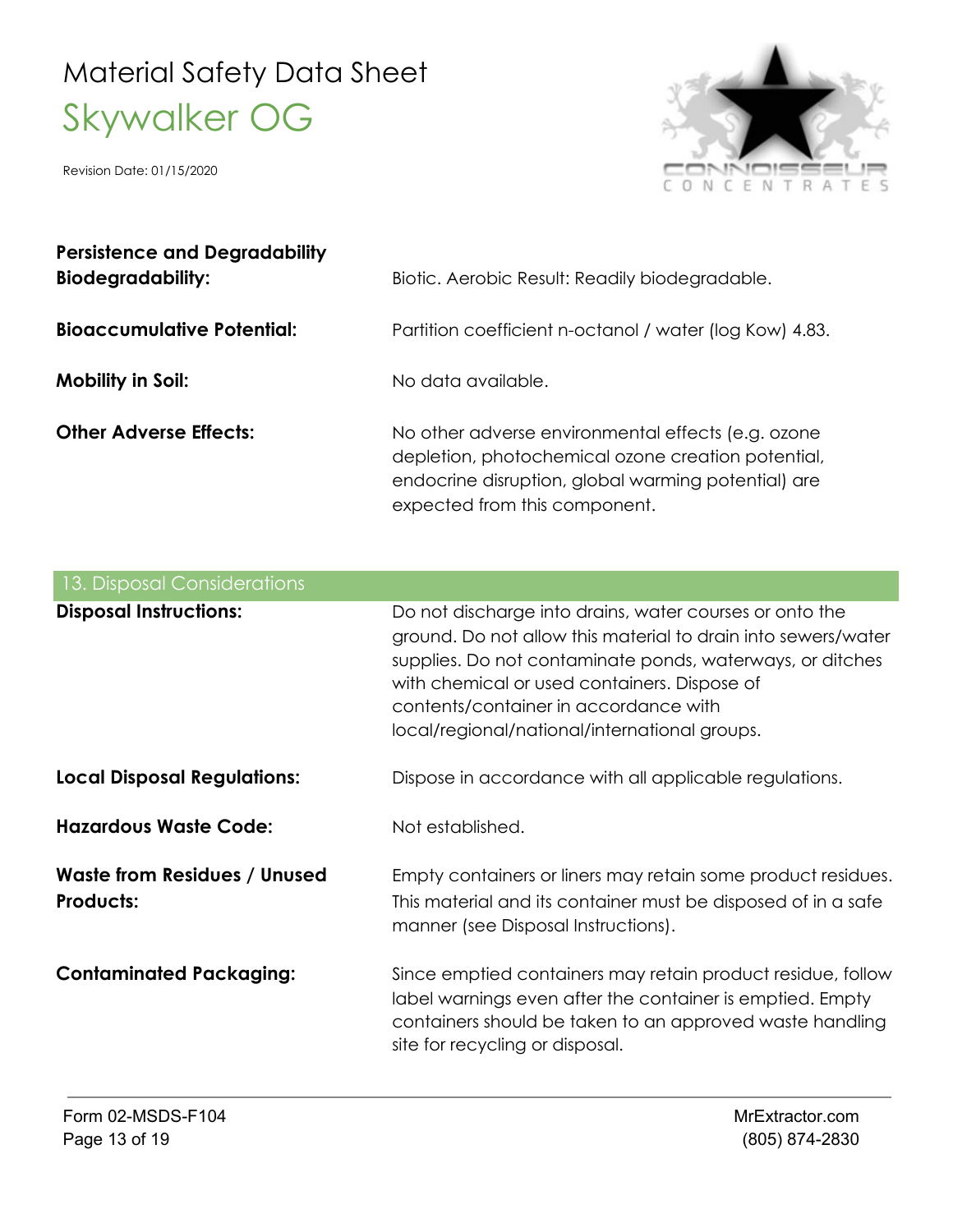Revision Date: 01/15/2020

#### 14. Transport Information



| AND:<br><b>UN Number:</b><br><b>UN Proper Shipping Names:</b><br><b>Transport Hazard Class(es):</b><br><b>Subsidiary Class(es):</b><br><b>Environmental Hazards:</b><br><b>Labels Required:</b>                                        | 1197<br>Extracts, Flavoring, Liquid<br>3<br>Packing Group III<br>Yes<br>3                                                                                |
|----------------------------------------------------------------------------------------------------------------------------------------------------------------------------------------------------------------------------------------|----------------------------------------------------------------------------------------------------------------------------------------------------------|
| ADR:                                                                                                                                                                                                                                   |                                                                                                                                                          |
| <b>UN Number:</b><br><b>UN Proper Shipping Names:</b><br><b>Transport Hazard Class(es):</b><br><b>Subsidiary Class(es):</b><br><b>Environmental Hazards:</b><br><b>Labels Required:</b>                                                | 1197<br>Extracts, Flavoring, Liquid<br>3<br>Packing Group III<br>Yes<br>3                                                                                |
| RID:<br><b>UN Number:</b><br><b>UN Proper Shipping Name:</b><br><b>Transport Hazard Class(es):</b><br><b>Subsidiary Class(es):</b><br><b>Environmental Hazards:</b><br><b>Labels Required:</b><br><b>Special Precautions for User:</b> | 1197<br>Extracts, Flavoring, Liquid<br>3<br>Packing Group III<br>Yes<br>3<br>Read safety instructions, SDS, and emergency procedures<br>before handling. |
| <b>DOT BULK:</b><br><b>UN Number:</b><br><b>UN Proper Shipping Name:</b><br><b>Transport Hazard Class(es):</b>                                                                                                                         | 1197<br>Extracts, Flavoring, Liquid<br>3                                                                                                                 |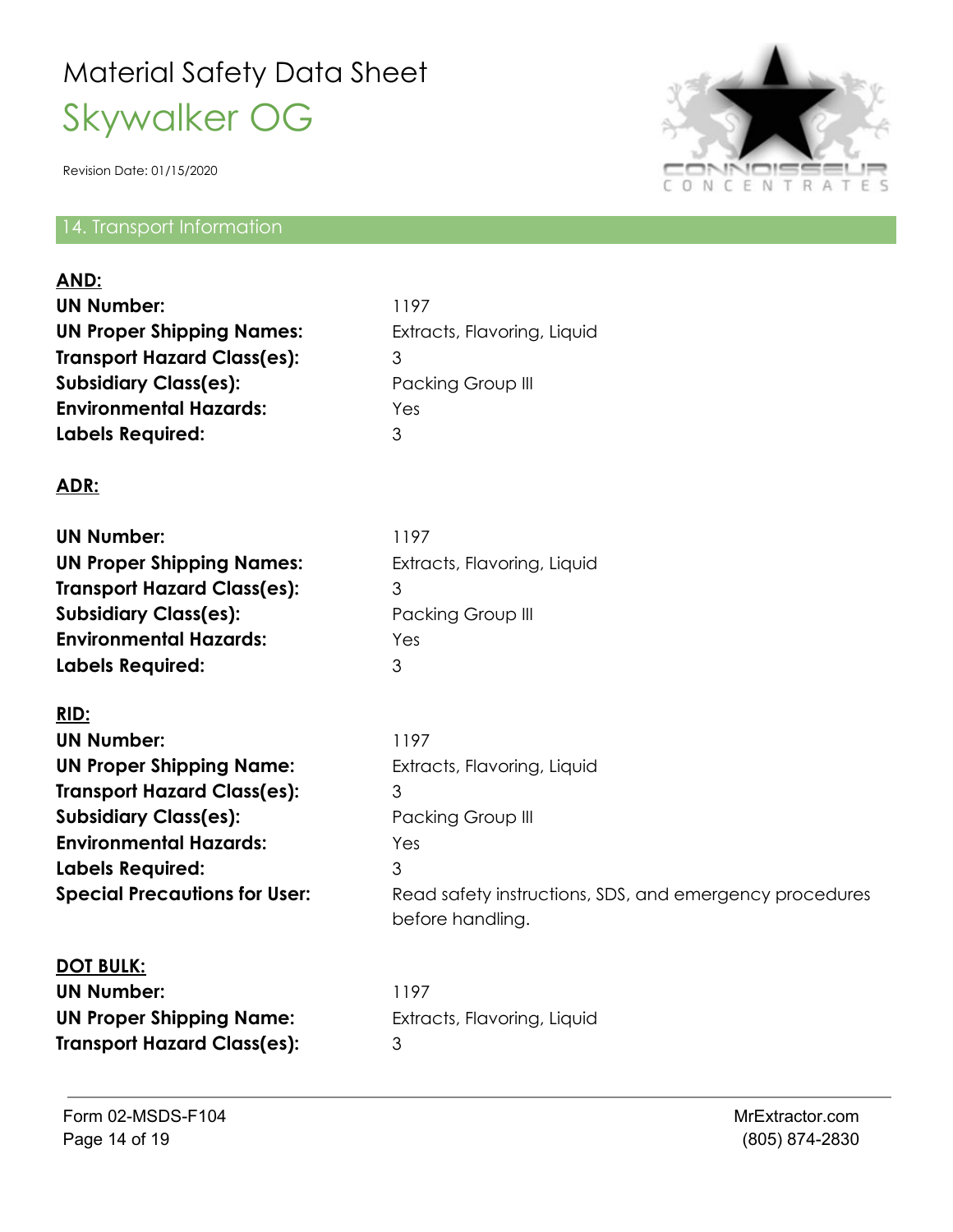

| <b>Subsidiary Class(es):</b>        | Packing Group III                                       |
|-------------------------------------|---------------------------------------------------------|
| <b>Environmental Hazards:</b>       | Yes                                                     |
| <b>Marine Pollutant:</b>            | Yes                                                     |
| <b>Labels Required:</b>             | Yes                                                     |
|                                     |                                                         |
| DOT:                                |                                                         |
| <b>NON-BULK UN Number:</b>          | 1197                                                    |
| <b>UN Proper Shipping Name:</b>     | Extracts, Flavoring, Liquid                             |
| <b>Transport Hazard Class(es):</b>  | 3                                                       |
| <b>Subsidiary Class(es):</b>        | Packing Group III                                       |
| <b>Environmental Hazards:</b>       | Yes                                                     |
|                                     |                                                         |
| <b>Maine Pollutant:</b>             | Yes                                                     |
| <b>Packaging Exceptions:</b>        | 150                                                     |
| <b>Packaging Non-Bulk:</b>          | 203                                                     |
| <b>Labels Required:</b>             | 3                                                       |
| <b>Special Precaution for User:</b> | Read safety instructions, SDS, and emergency procedures |
|                                     | before handling.                                        |
| <b>IMDG</b>                         |                                                         |
| <b>UN Number:</b>                   | 1197                                                    |
| <b>UN Proper Shipping Name:</b>     | Extracts, Flavoring, Liquid                             |
| <b>Transport Hazard Class(es):</b>  | 3                                                       |
| <b>Subsidiary Class(es):</b>        | Packing Group III                                       |
| <b>Environmental Hazards:</b>       | Yes                                                     |
| <b>Marine Pollutant:</b>            | Yes                                                     |
| <b>Labels Required:</b>             | 3                                                       |
| Transport in bulk according to      |                                                         |
| Annex II of MARPOL 73/78 and        |                                                         |
| the IBC Code:                       | Not applicable.                                         |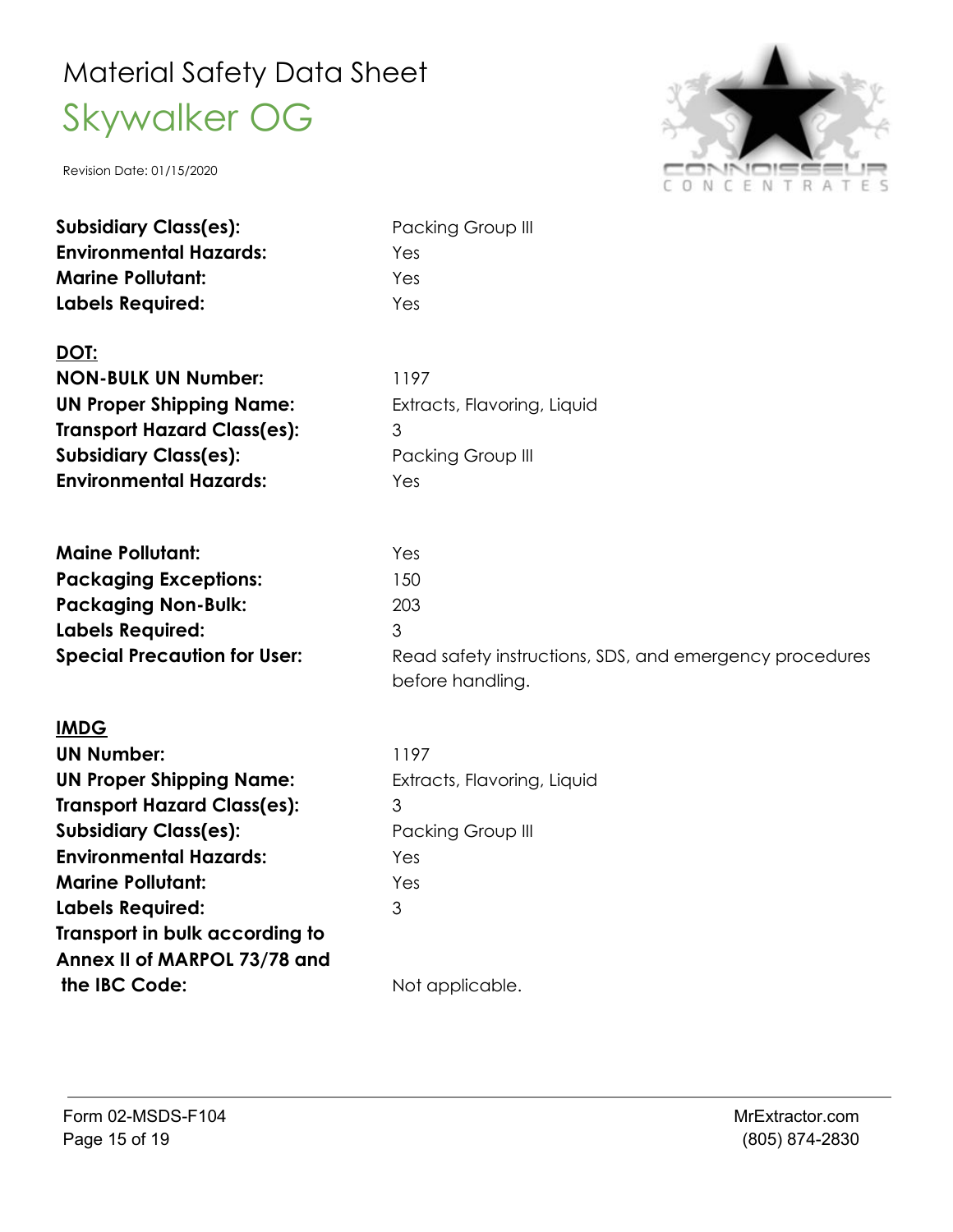Revision Date: 01/15/2020



Marine Pollutant



| $\subset$ | ONCENTRATES |  |  |  |  |
|-----------|-------------|--|--|--|--|

| 15. Regulatory Information                                    |                                                                                                                    |
|---------------------------------------------------------------|--------------------------------------------------------------------------------------------------------------------|
| <b>US Federal Regulations:</b>                                | This product is a "Hazardous Chemical" as defined by the<br>OSHA Hazard Communication SStandard, 29 CFR 1910.1200. |
| <b>CERCLA Hazardous Substance</b><br>List (40 CFR 302.4):     | Not listed.                                                                                                        |
| <b>SARA 304 Emergency Release</b>                             |                                                                                                                    |
| <b>Notification:</b><br><b>US. OSHA Specifically</b>          | Not regulated.                                                                                                     |
| <b>Regulated Substances (29 CFR</b><br>1910.1001-1050):       | Not available.                                                                                                     |
| <b>TSCA Section 12(b) Export</b><br>Notification (40 CFR 707, |                                                                                                                    |
| Subpt. $D$ ):                                                 | Not regulated.                                                                                                     |
| <b>Superfund Amendments and</b>                               |                                                                                                                    |
| <b>Reauthorization Act of 1986</b><br><u>(SARA):</u>          |                                                                                                                    |
| <b>SARA 302 Extremely</b><br><b>Hazardous Substance:</b>      | Not listed.                                                                                                        |
|                                                               |                                                                                                                    |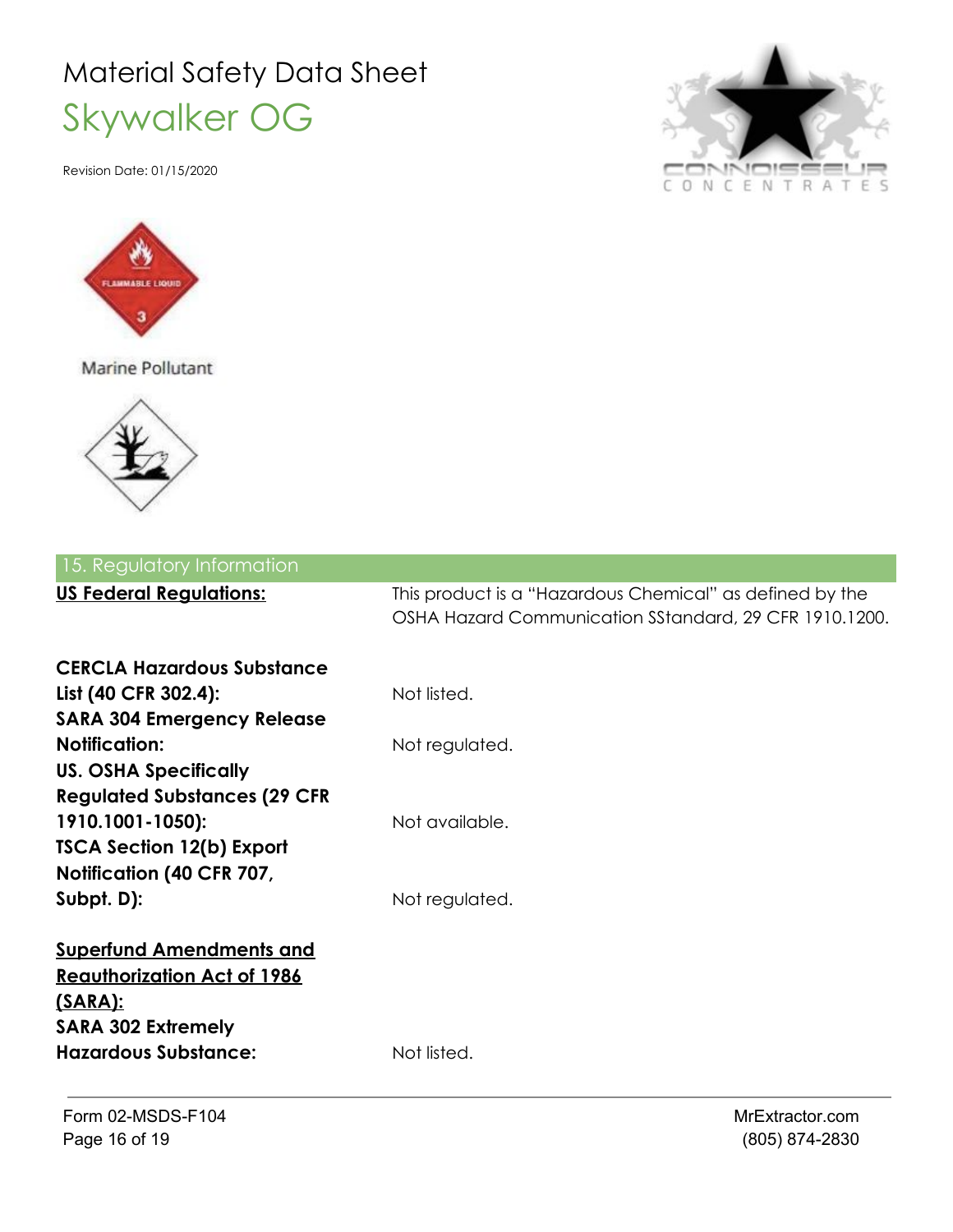

| SARA 311/312 Hazardous                                                                                                                                        |                                                                                                                                                                                                                                                               |
|---------------------------------------------------------------------------------------------------------------------------------------------------------------|---------------------------------------------------------------------------------------------------------------------------------------------------------------------------------------------------------------------------------------------------------------|
| <b>Chemical:</b>                                                                                                                                              | Yes                                                                                                                                                                                                                                                           |
| <b>Classified Hazard Categories</b><br>Flammable (gases, aerosols,<br>liquids, or solids):                                                                    | Acute toxicity (any route of exposure), acute toxicity<br>(any route of exposure), skin corrosion or irritation,<br>serious eye damage or eye irritation, respiratory or skin<br>sensitization, aspiration hazard, hazard not otherwise<br>classified (HNOC). |
| SARA 313 (TRI reporting):                                                                                                                                     | Not regulated.                                                                                                                                                                                                                                                |
| <b>Other Federal Regulations:</b><br><b>Clean Air Act (CAA) Section</b><br><b>112 Hazardous Air Pollutants</b>                                                |                                                                                                                                                                                                                                                               |
| (HAPs) List:                                                                                                                                                  | Not regulated.                                                                                                                                                                                                                                                |
| <b>Clean Air Act (CAA) Section</b>                                                                                                                            |                                                                                                                                                                                                                                                               |
| 112(r) Accidental Release                                                                                                                                     |                                                                                                                                                                                                                                                               |
| <b>Prevention (40CFR 68.130):</b>                                                                                                                             | Not regulated.                                                                                                                                                                                                                                                |
| <b>Safe Drinking Water Act (SDWA):</b>                                                                                                                        | Not regulated.                                                                                                                                                                                                                                                |
| <u><b>US State Regulation:</b></u><br><b>California Proposition 65 -</b><br><b>Carcinogens &amp; Reproductive</b><br><b>Toxicity (CRT): Listed Substance:</b> | Not listed.                                                                                                                                                                                                                                                   |
| <b>International Inventories</b><br>Country(s) or Region inventory<br><u> On Inventory:</u><br><b>Australian Inventory of Chemical</b>                        |                                                                                                                                                                                                                                                               |
| <b>Substances (AICS):</b>                                                                                                                                     | Yes                                                                                                                                                                                                                                                           |
| <b>Canada Domestic Substances</b>                                                                                                                             |                                                                                                                                                                                                                                                               |
| List (DSL):                                                                                                                                                   | Yes                                                                                                                                                                                                                                                           |
| <b>Canada Non-Domestic</b>                                                                                                                                    |                                                                                                                                                                                                                                                               |
|                                                                                                                                                               |                                                                                                                                                                                                                                                               |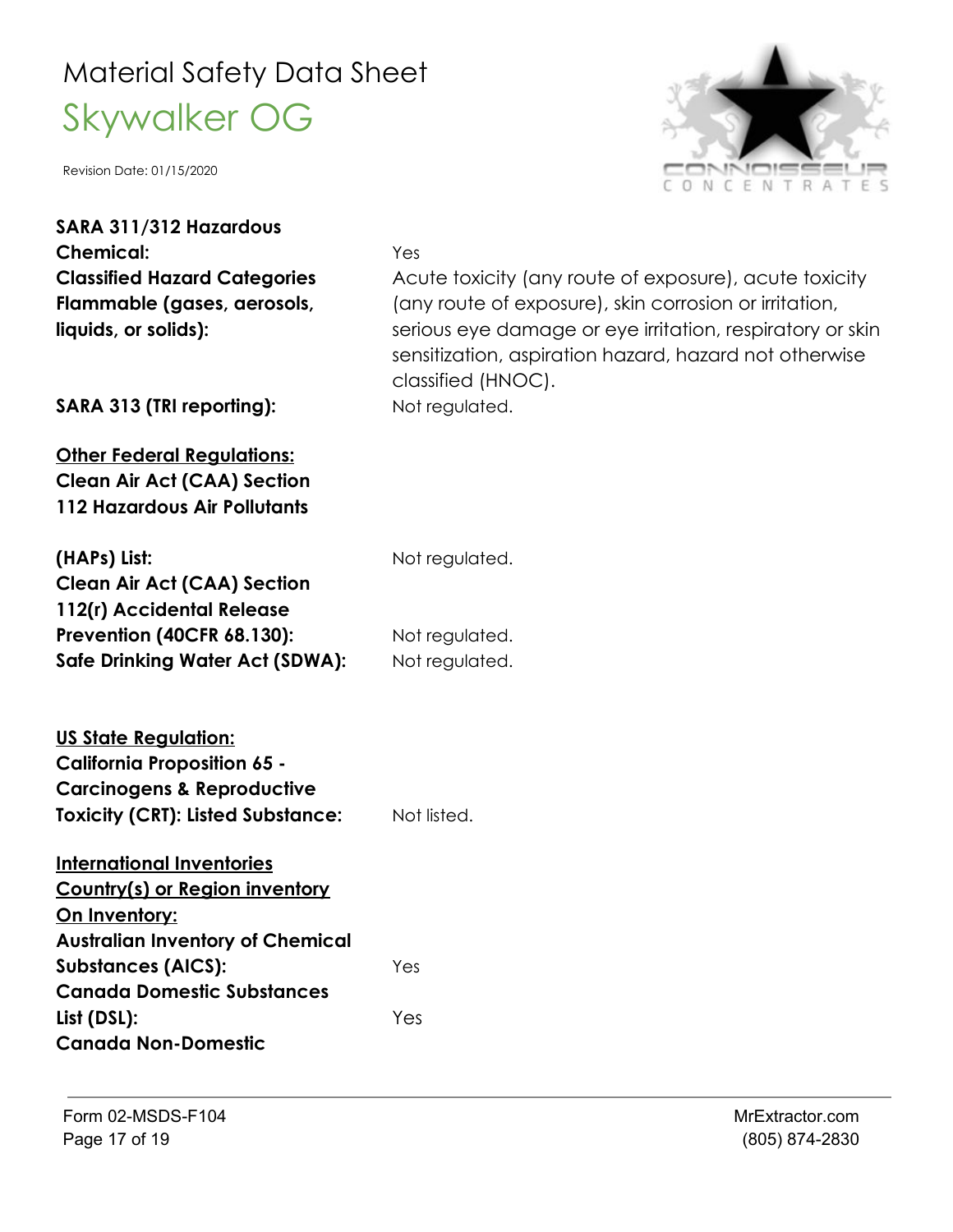Revision Date: 01/15/2020

| <b>Substances List (NDSL):</b>            | Nο  |
|-------------------------------------------|-----|
| <b>China Inventory of Existing</b>        |     |
| <b>Chemical Substances in China</b>       |     |
| (IECSC):                                  | Yes |
| <b>Europe European Inventory</b>          |     |
| <b>Of Existing Commercial Chemical</b>    |     |
| <b>Substances (EINECS):</b>               | Yes |
| <b>European List of Notified Chemical</b> |     |
| <b>Substances (ELINCS):</b>               | Yes |
| <b>Japan Inventory of Existing</b>        |     |
| <b>And New Chemical Substances</b>        |     |
| (ENCS):                                   | Yes |
| <b>Korea Existing Chemical List</b>       |     |
| (ECL):                                    | Yes |
| <b>New Zealand Inventory:</b>             | Yes |
| <b>Philippine Inventory of Chemicals</b>  |     |

| <b>And Chemical Substances (PICCS):</b> Yes |     |
|---------------------------------------------|-----|
| <b>Taiwan Toxic Chemical Substances</b>     |     |
| (TCS):                                      | Yes |
| <b>United States and Puerto Rico</b>        |     |
|                                             |     |

**Toxic Substance Control Act (TCSA) Inventory:** Yes

\*A "Yes" indicates that all components of this product comply with the inventory requirements administered by the governing country(s)

\*\*A "No" indicates that one or more components of the product are not listed or exempt from listing on the inventory administered by the governing country(s).

| 16. Other Information |          |                  |
|-----------------------|----------|------------------|
| <b>Issue Date:</b>    | 06/24/19 |                  |
| <b>HMIS Rating:</b>   | Health 2 |                  |
| Form 02-MSDS-F104     |          | MrExtractor.com  |
| Page 18 of 19         |          | $(805)$ 874-2830 |